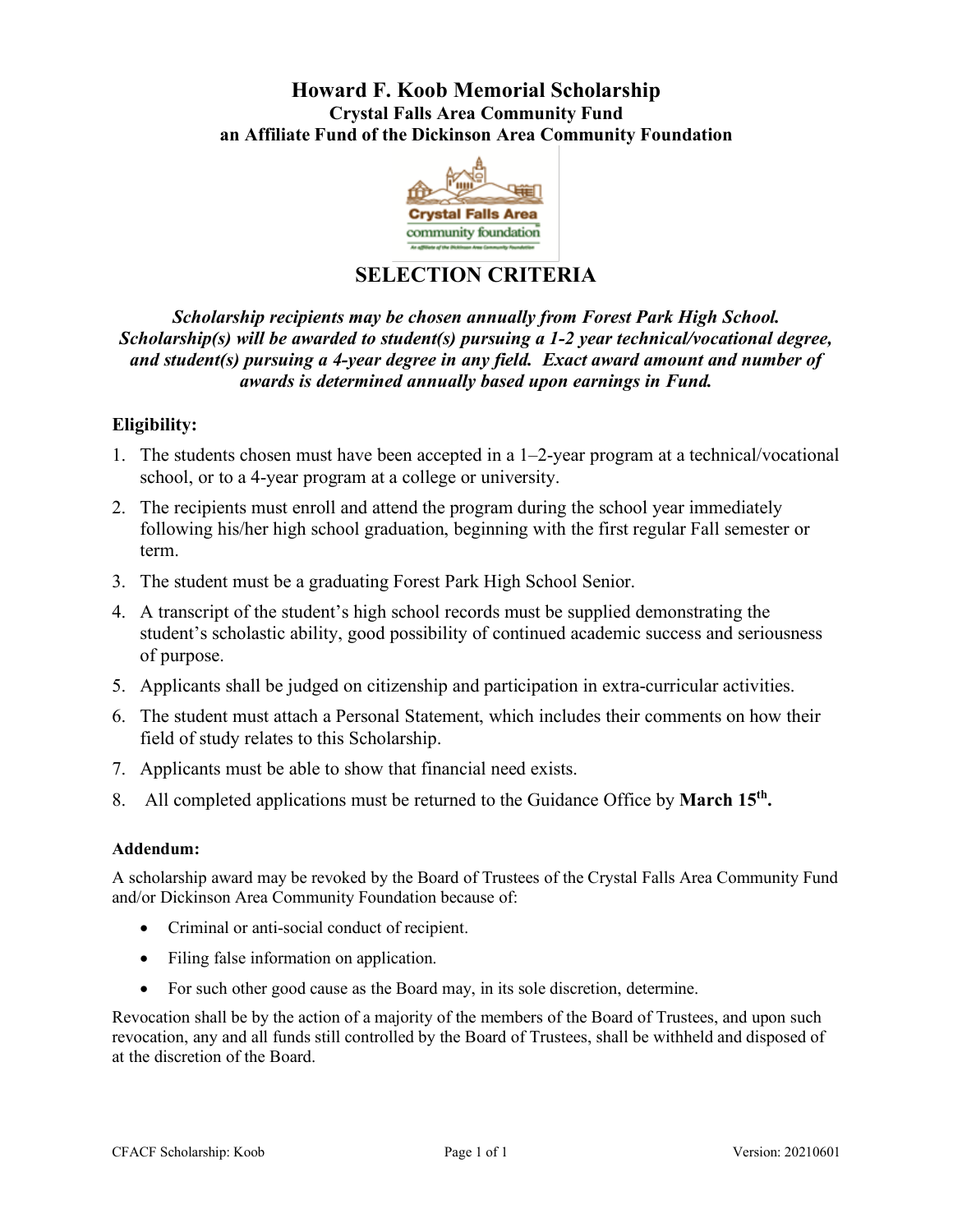

## **Howard F. Koob Memorial Scholarship Crystal Falls Area Community Foundation Fund an affiliate of the Dickinson Area CommunityFoundation Completed applications must be submitted by March 15th**

| <b>Date</b>                                                               |                                                                                                    |  |
|---------------------------------------------------------------------------|----------------------------------------------------------------------------------------------------|--|
| <b>Full Name</b>                                                          |                                                                                                    |  |
| <b>Street Address</b>                                                     |                                                                                                    |  |
| <b>City ST ZIP Code</b>                                                   |                                                                                                    |  |
| Home & Cell Phone                                                         |                                                                                                    |  |
| <b>Email Address (Required)</b>                                           |                                                                                                    |  |
| GPA:                                                                      |                                                                                                    |  |
| volunteer activities outside of school)                                   | In what extra-curricular activities did you participate in? (Include both in-school activities and |  |
|                                                                           |                                                                                                    |  |
|                                                                           |                                                                                                    |  |
| Did you work during the school year? No                                   | If yes, how many hours/week?                                                                       |  |
| Name of College, University or Tech/Voc. you plan to attend:              |                                                                                                    |  |
| Have you applied for admission?                                           |                                                                                                    |  |
| Have you been accepted?                                                   |                                                                                                    |  |
| Intended field of study:                                                  |                                                                                                    |  |
| Have you applied for other scholarships?                                  |                                                                                                    |  |
| Have you been granted a scholarship? If so, name of scholarship & amount: |                                                                                                    |  |
|                                                                           |                                                                                                    |  |
| Please include the following with the application:                        |                                                                                                    |  |

2. Copy of high school transcripts.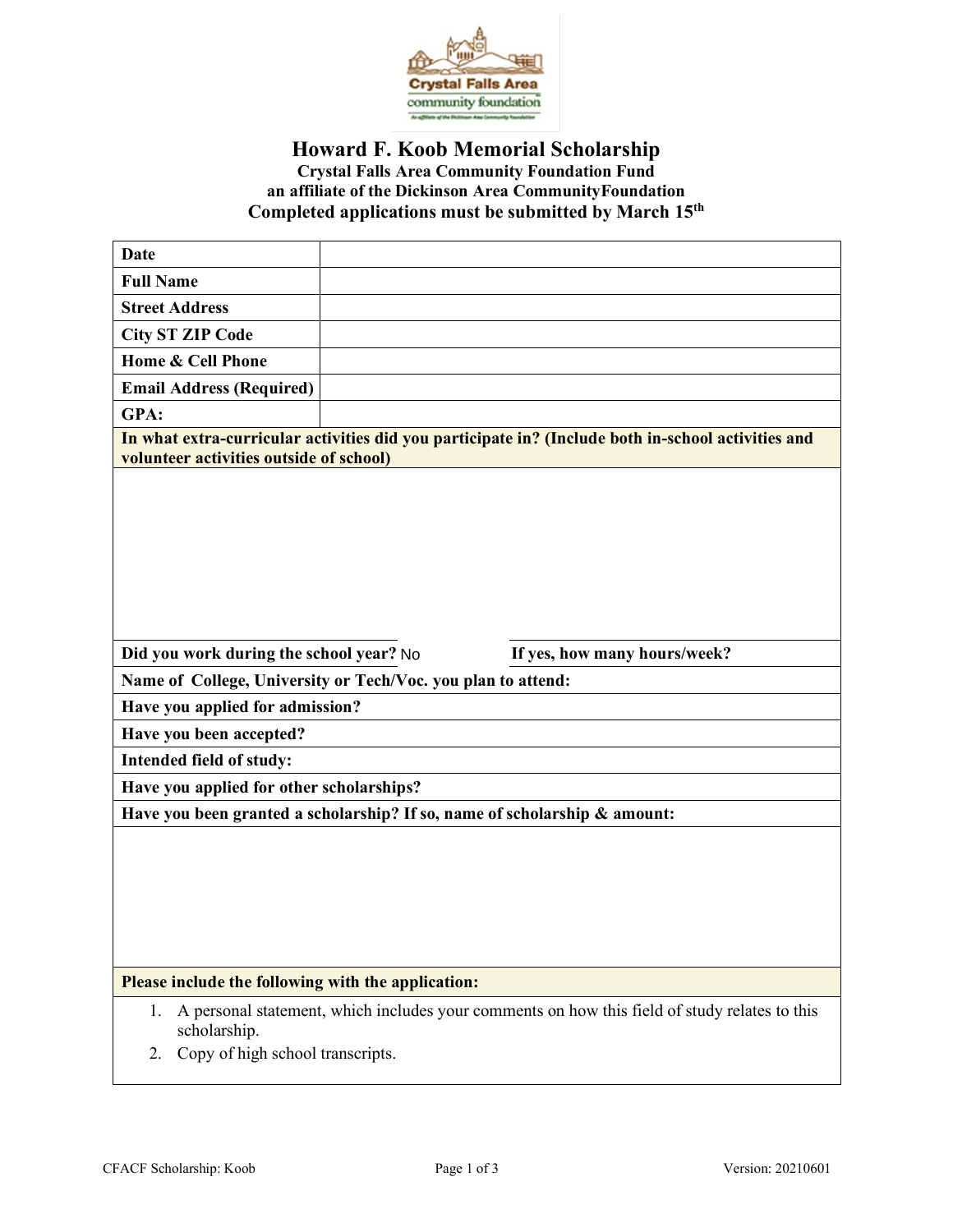

#### **Application Deadline**

All applications need to be submitted to the guidance counselor's office **by March 15th.**

#### **Agreement and Signature**

By submitting this application, I affirm that the facts set forth in it are true and complete. I understand any false statements, omissions, or other misrepresentations made by me on this application may result in rejection of this application.

Name (printed)

Signature

Date

#### **Parent Application Form**

Name of parent or guardian completing this form:

Home address:

Phone:

Email address:

**Do you have any dependents other than your own family or other extenuating circumstances that should be considered? If yes, please explain:**

### **Note here any statements you may wish to make which assist the scholarship selection committee in consideration of the applicant:**

#### **Agreement & Signature:**

I affirm that the statements above are true and complete. I understand any false statements, omissions, or other misrepresentations made by me on this application may result in rejection of this application.

Signature of parent or guardian:

Date: